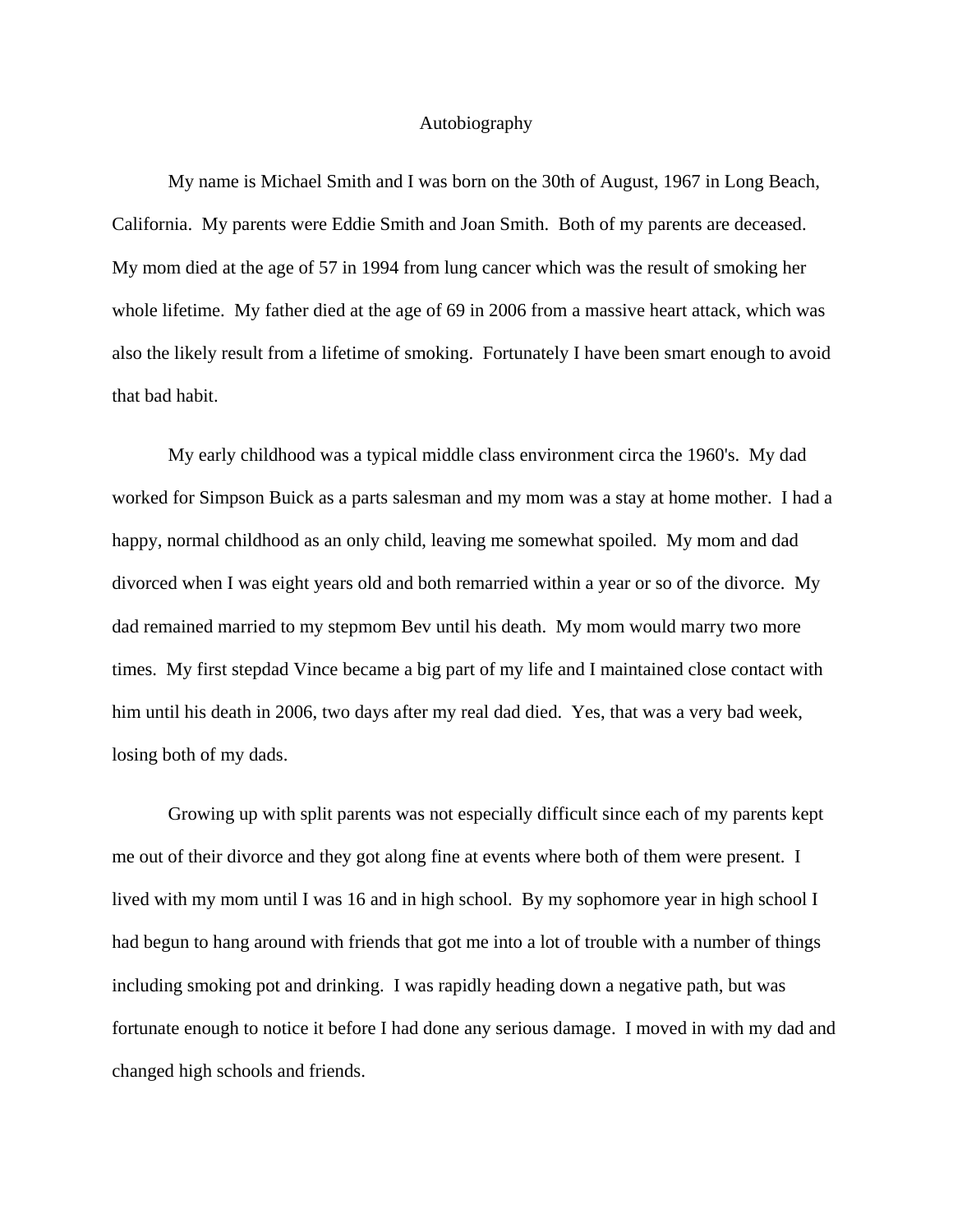With the fresh start I was able to finish high school without further incident, graduating from Downey High School in 1985. Even with my questionable behavior earlier in my life I had always wanted to become a police officer, which I could not do until I was 21 years of age. So, to kill time and stay out of trouble I joined the United States Army immediately after turning 18. I joined the army and was sent to Fort Benning, Georgia for basic training, advanced infantry training, and finally airborne jump school. After becoming a paratrooper (11B1P, Airborne Infantry) I was assigned to Bravo Company, 2/325th Airborne Infantry Regiment.

 What stands out the most about my time in the army are the extremes that you are subjected to. Some of my happiest memories and some of my worst memories come from my time in the army. One thing that I am sure of is that it shaped me to become the man that I am now. The army really straightened me out from my troubled teenage years. When I came out of the army I had put on 50 solid pounds and was old enough to attempt to become a police officer.

 Fresh out of the service I waited on tables and did some bartending while in the long application process for law enforcement. I applied to the Long Beach Police Department, the Los Angles Police Department, and the California Highway Patrol. My hope and dream was to be accepted by the Long Beach Police Department and it came true for me. I was accepted into the Long Beach Police Academy on July 10th, 1988. My military experience definitely made the police academy much easier for me. I was already conditioned to withstand the extreme stress of the police academy. The only difficulty I had in the police academy was a number of injuries suffered during it, but I was able to continue in spite of them. I attribute this to my time in the army as well because I had learned to "Play through the pain." During the time that I was in the police academy I was living with my girlfriend. Shortly after graduating from the police academy we made the mistake of getting married. As so happens in law enforcement we ended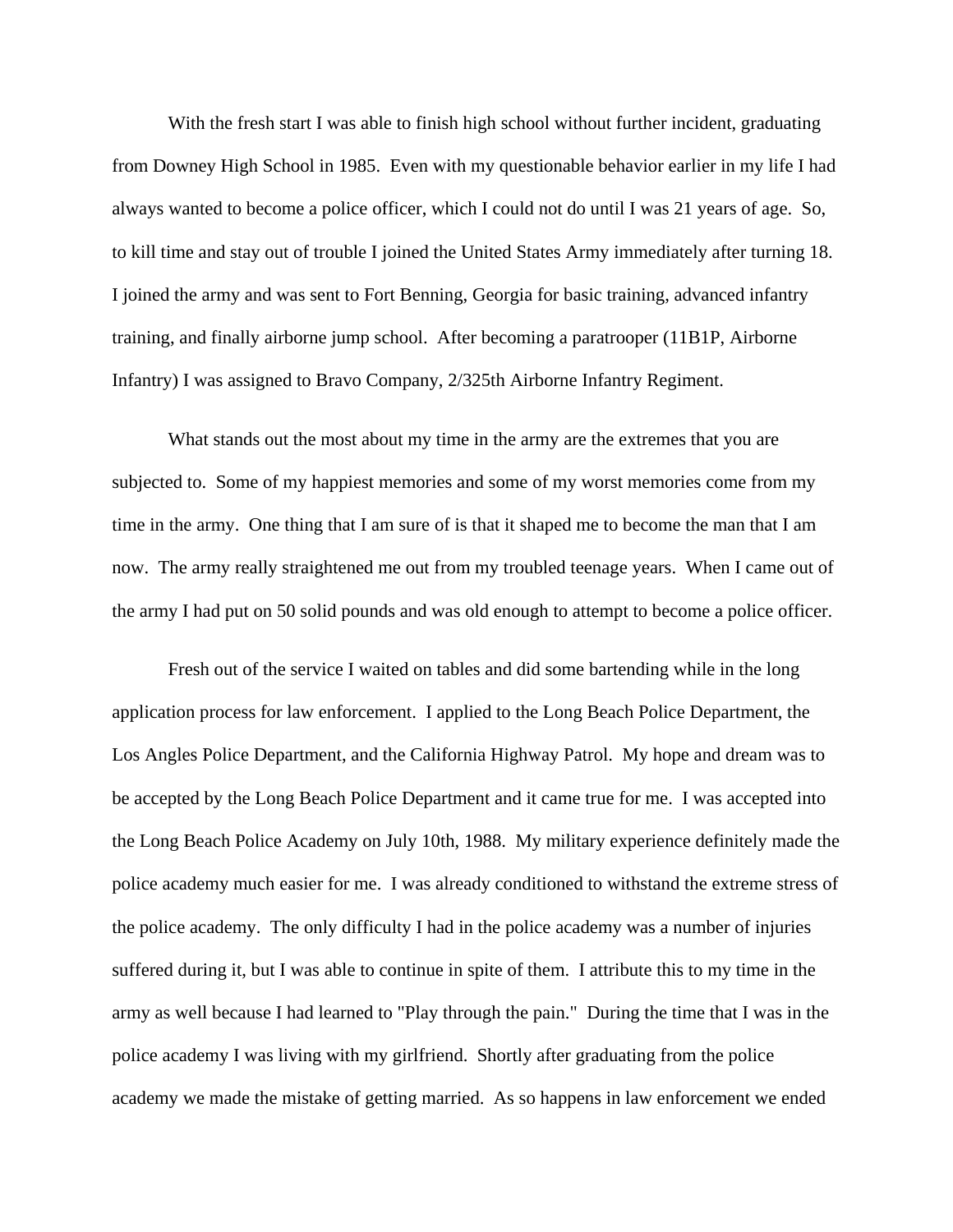up divorced two years later, which was a mutual decision and really the best thing for both of us. Fortunately, (and unlike many other police officers, both male and female) she is my only exwife.

 After five months I graduated from the police academy and was assigned as a police rookie in training for the Patrol Division. My field training period went quickly and I was able to complete field training without any problems. It became immediately clear to me that I had made the right career choice. The excitement of being a police officer lived up to all my expectations. I literally enjoyed the police work so much that I looked forward to going to work and I could not believe that I was getting paid for it. The job only got better as I became more experienced, leading to more confidence that I could handle the job regardless of what came along.

 During my career in law enforcement I worked in patrol as an officer, later as a field training officer, and finally as a patrol sergeant. Over the course of my career I also worked in detectives, in the Gang Enforcement Section, and as a detective sergeant. One of the best things about being a police officer is that once what you are doing becomes routine or boring, you can change what you are doing. By the time I had been a patrol officer and field training officer for five years and beginning to burn out on it I was able to go to detectives. This gave me a new dimension of experience and I learned a lot during my years as a detective, particularly while I was assigned to the Gang Enforcement Section. I did this for several years and eventually became an acting detective sergeant in gangs.

 After my time in detectives and the Gang Enforcement Section I decided to return to the patrol division as a patrol sergeant. Of all of the assignments I had as a police officer being a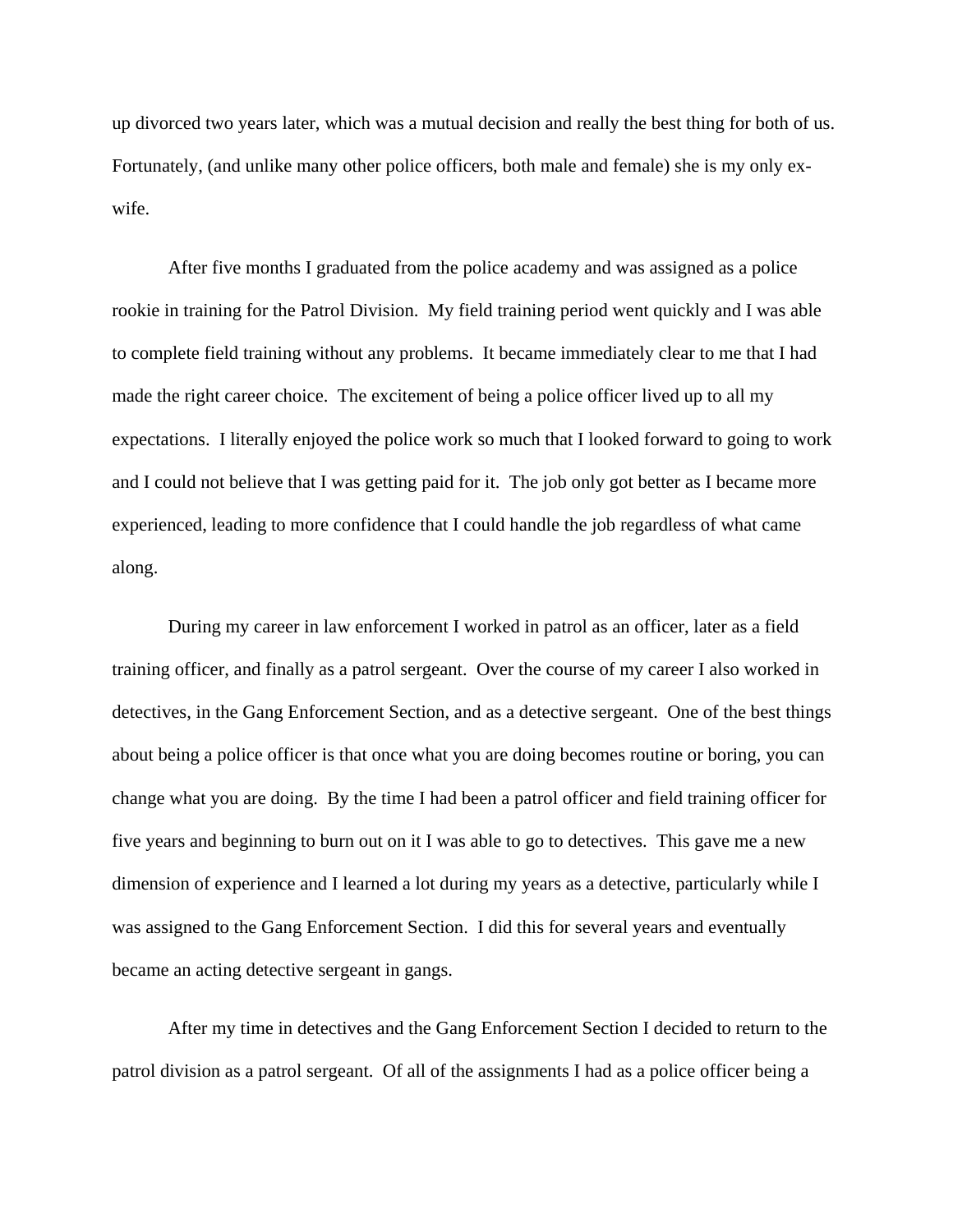patrol sergeant was easily my favorite. In law enforcement sergeants are the middle men in between the patrol officers (aka "The Troops") and the lieutenants and above (aka "The Brass"). Unlike many careers where being the middle man is a bad thing ("Being stuck in the middle"), in law enforcement I found the opposite to be true. As a patrol sergeant you don't get stuck with the routine paper calls that the patrol officers do, but you can still handle calls that are interesting, require a supervisor, or are more complicated. While being a sergeant does bring around a lot of paperwork, it is still less than the ranks above you often have to handle.

 My retirement from law enforcement came sooner than I would have liked because of a number of injuries sustained in the line of duty. The primary of these injuries required having my spine fused at the L5-S1. This injury alone was enough to end my law enforcement career. I miss my time in law enforcement nearly every day. But, I try to look at it as getting to do a whole career of doing something that I loved. My father worked at the same place for 30 years and hated every day of it. I got to spend a slightly shortened career doing something I loved.

 Since my retirement I have run a private investigations company that I built from the ground up. I'm now going to school for a bachelor's degree in psychology and will move on to a master's degree afterwards. I am planning to go into counseling for police officers and military veterans. Both police and military are fields that are likely to cause the need for counseling, but each of those careers are often closed to outsiders. As a veteran of both the military and law enforcement I believe that I have the insight to be helpful to both groups, and share a common ground with them that may make it easier for them to open up to me.

 I will close out this autobiography with the most important thing in my life, my family. I am married to my best friend, Amanda. We knew each other and were just close friends for the